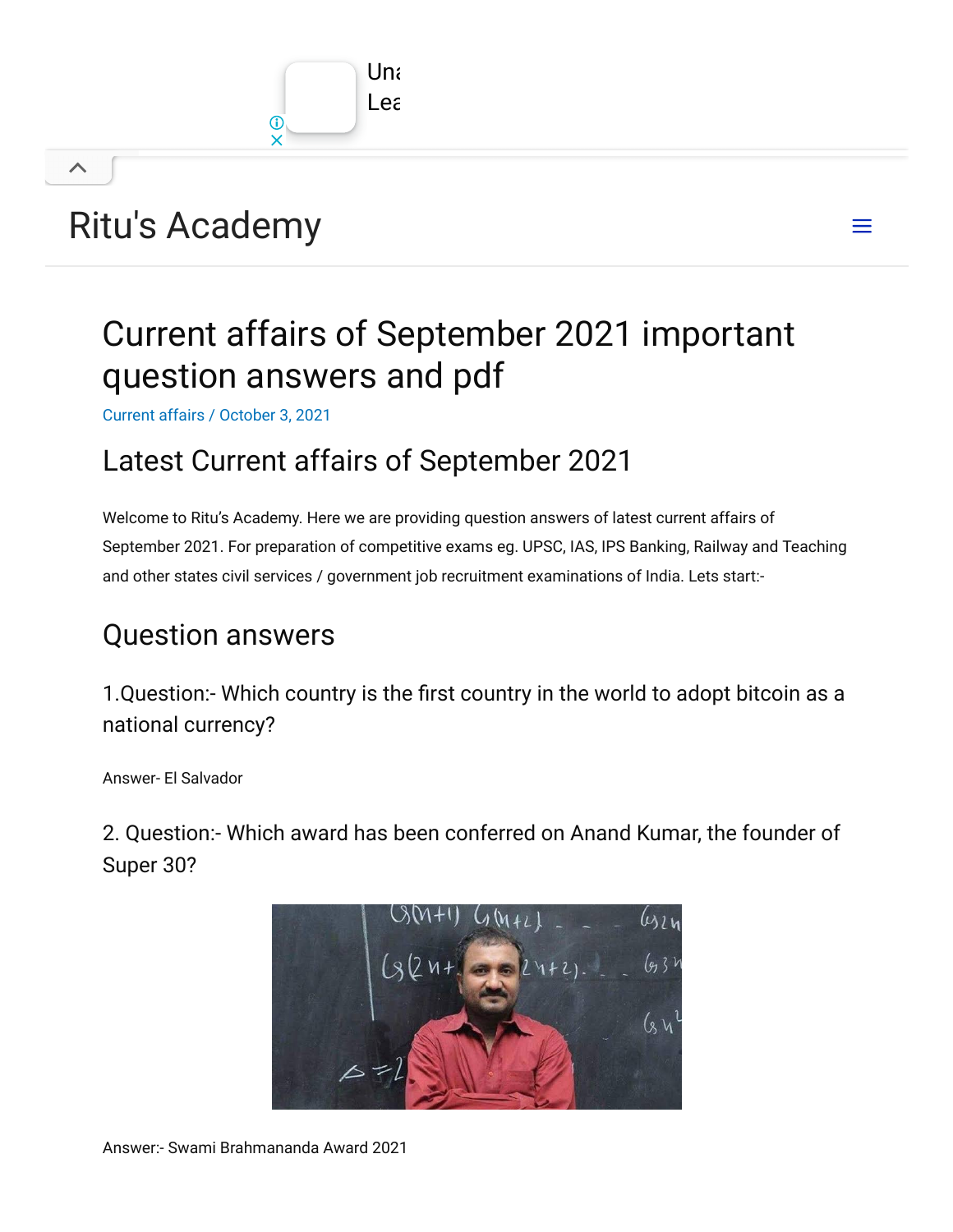

Image source [Jantakiawaj.org](http://jantakiawaj.org/)

4. Question:- What is the theme of World Patients Safety Day?

 $Uni$ Lea

Answer:- Theme- 'Safe Maternal and Newborn Care'.

 $\overline{\phantom{a}}$ 

5. Question:- Who is included in TIME magazine's 2021 list of 100 most influential people ?



Answer:- 1. Prime Minister Narendra Modi,

2. West Bengal Chief Minister Mamata Banerjee and

- 3. Serum Institute of India CEO Adar Poonawalla
- 6. Question:- India's first carbon capture plant has been commissioned by

Answer:- Tata Steel Jamshedpur Works

7. A campaign named Shoonya has been started by

Answer:- NITI Aayog in association with US-based Rocky Mountain Institute (RMI) and RMI India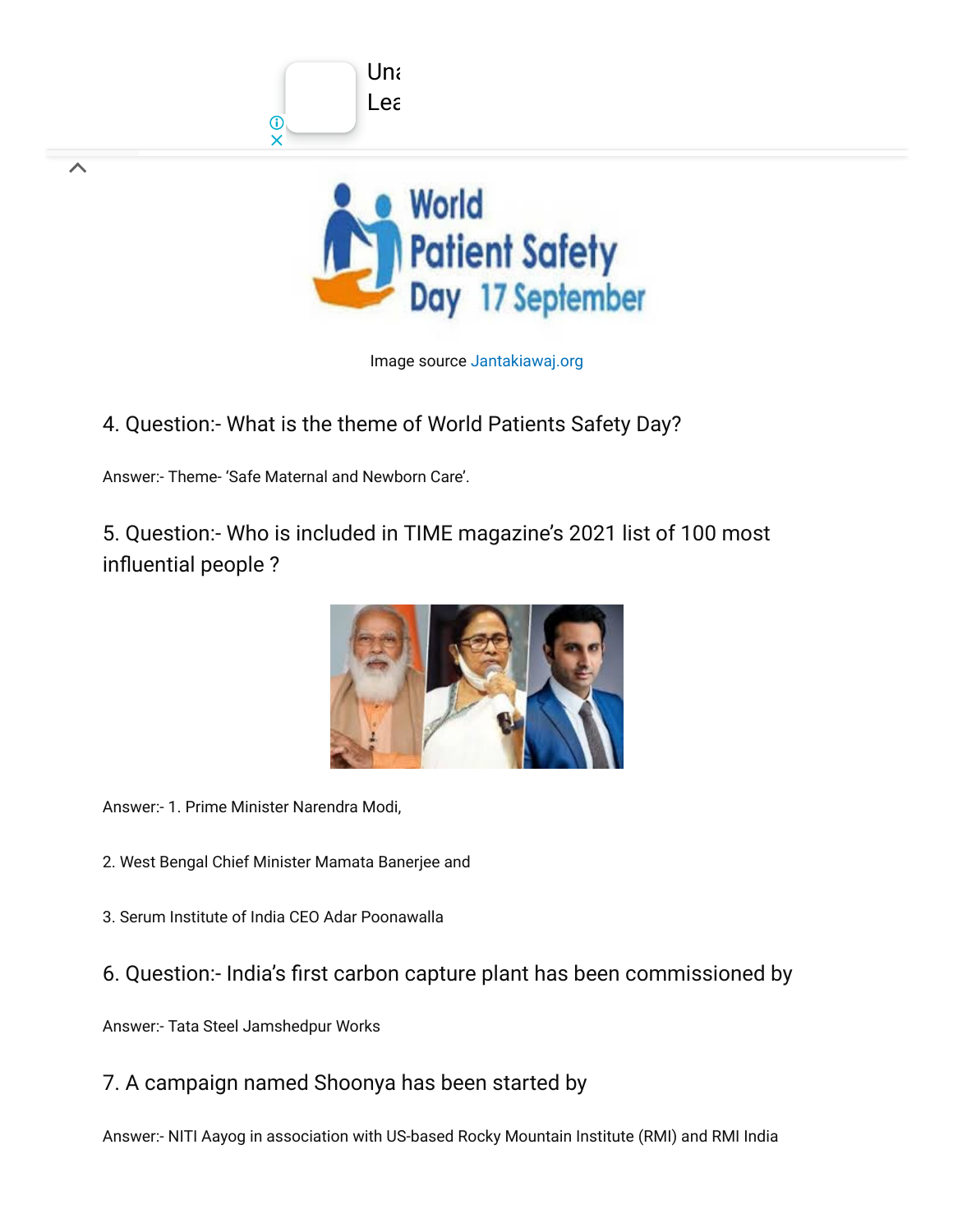

Image source [Prepareexam.com](http://prepareexam.com/)

#### 9. Question :- What does iRASTE mean?

Answer:- Intelligent solutions for road safety through technology and engineering

#### 10. Question :- Who started 'Project Udaan' ?

Answer:- Indian Institute of Technology (IIT) Bombay

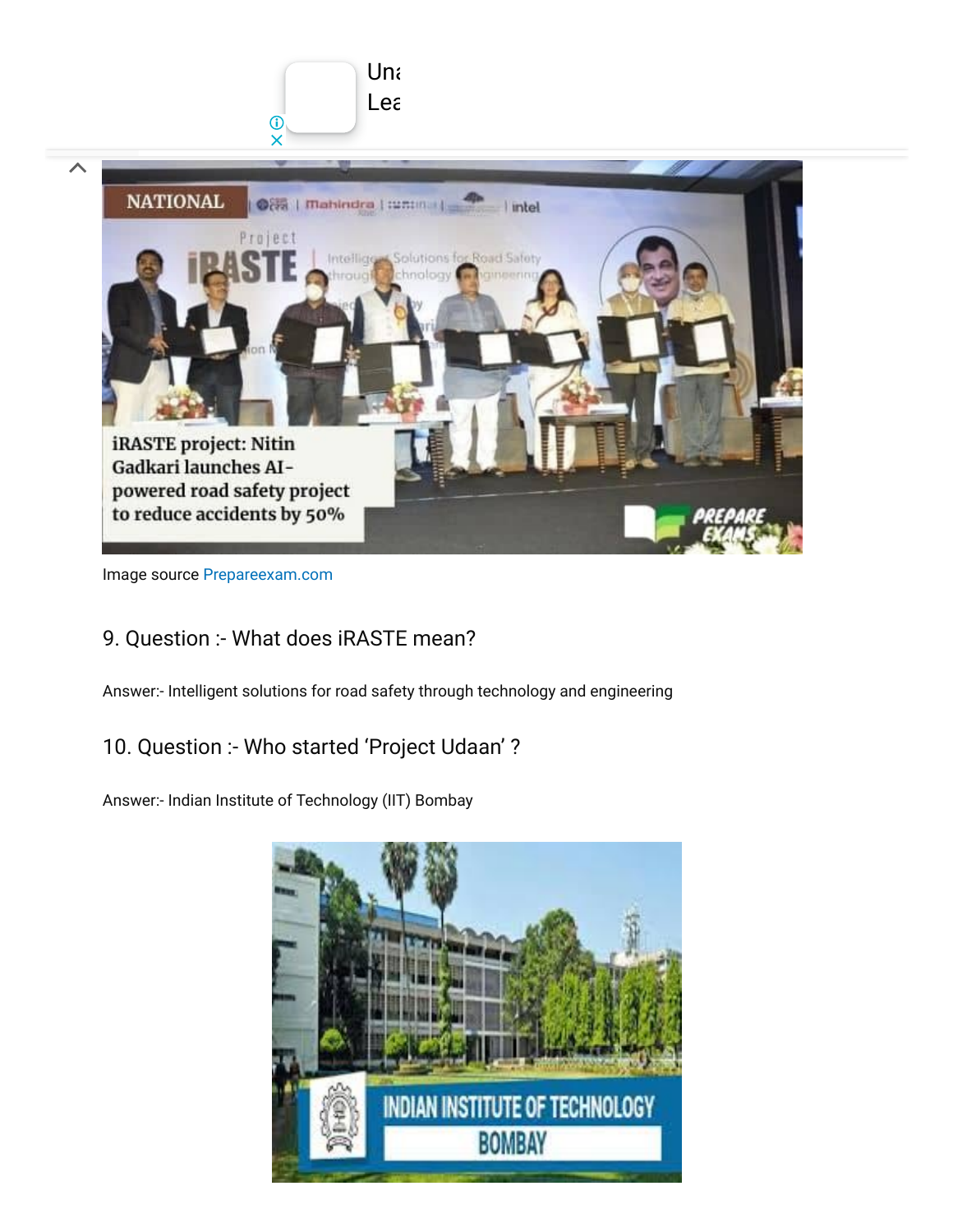

ᄉ

12. Question:- How many medals has India won in the 2021 Archery World Championships which is Held in Yankton, South Dakota, USA

Answer:- Three silver medals

13. Question:- Who became the first Indian woman archer to win three silver medals at the World Championships?

Answer:- Vijayawada's Venam Jyothi Surekha



Vijayawada's Venam Jyothi Surekha

### 14. Question:- When is the International Day for Universal Access to Information observed?

Answer:- 28 September

15. Question:- When was World River Day celebrated?

Answer:- 26 September

16. Question:- When is World Environment Health Day celebrated?

Answer:- 26 September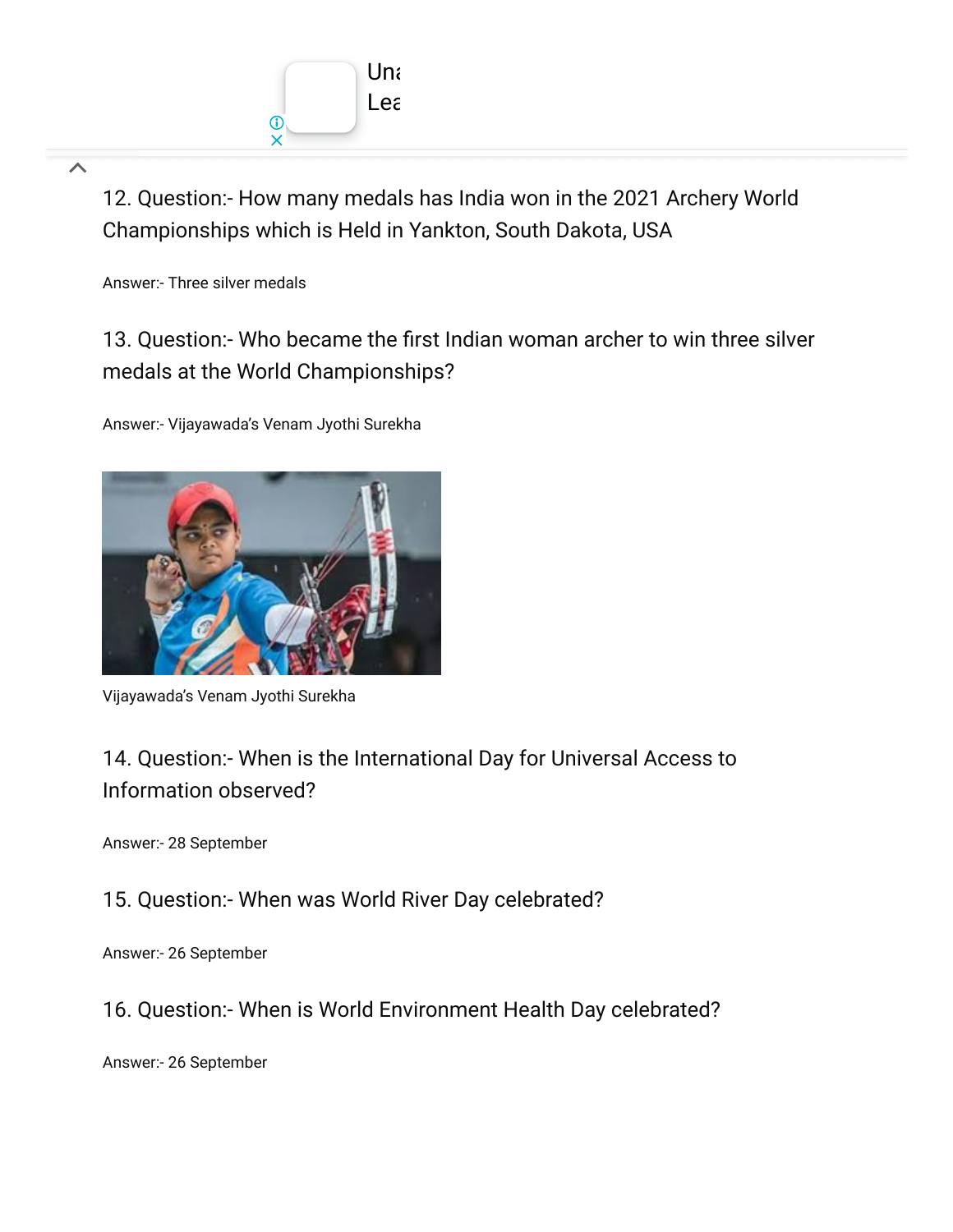

17. Question:- Who and when announced the celebration of World Environment Health Day?

Answer:- In 2011, the International Federation of Environmental Health

18. Question:- When is World Tourism Day observed ?

Answer:- 27 September

19. Question :- Who has started India's first all India helpline for senior citizens named 'Elder Line' ?

Answer:- Ministry of Social Justice and Empowerment

#### 20. Question:- Who launched "Amrit Grand Challenge Program-Janacare"?

Answer:- Union Minister Dr Jitendra Singh



Union Minister Dr Jitendra Singh

21. Question :- When was World Maritime Day 2021 celebrated?

Answer :- 30 September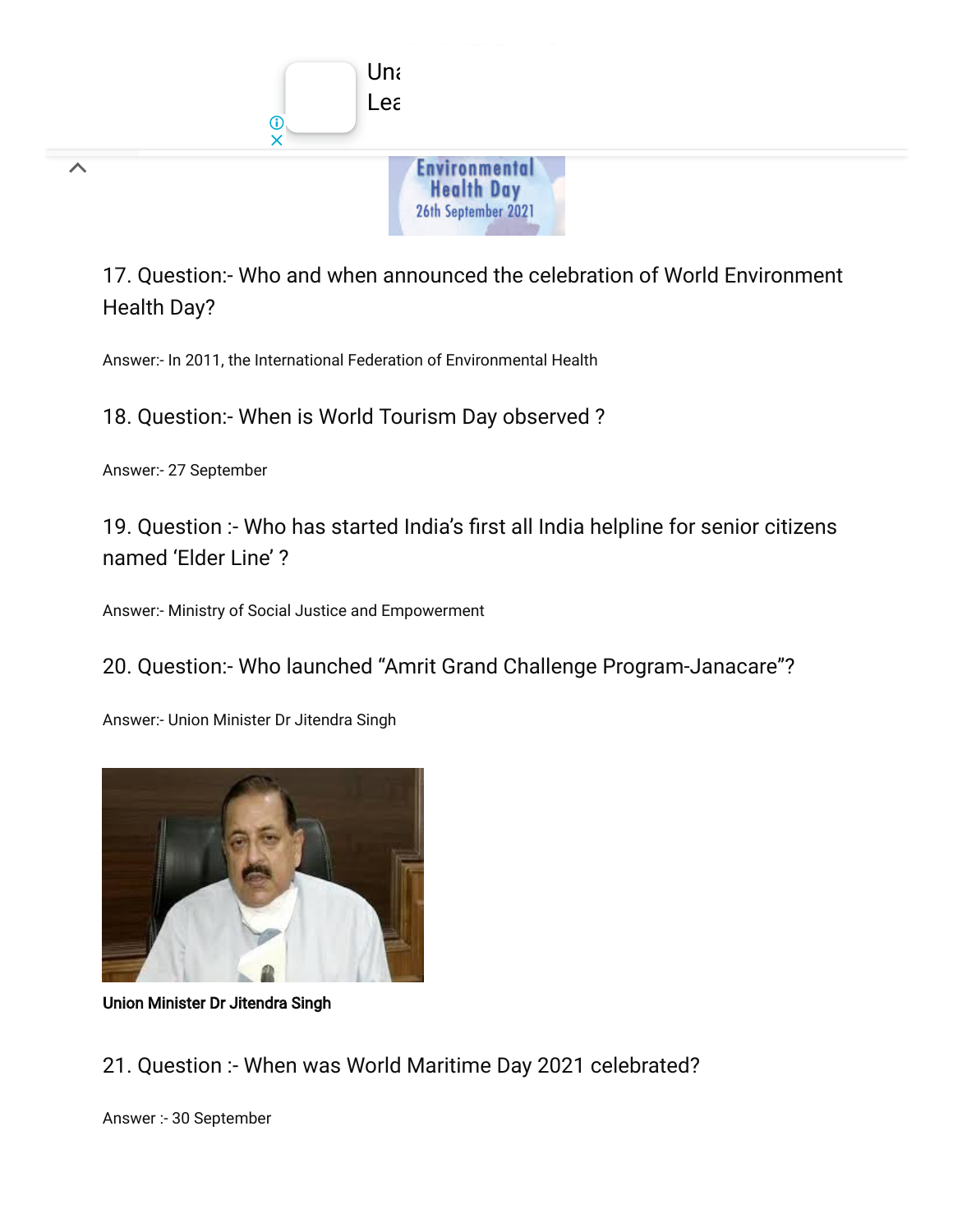

 $\sim$  23. Question :- Who won the women's doubles title in the women's doubles final at the Open in Ostrava, Czech Republic?

Answer :- India's Sania Mirza and her Chinese partner Zhang Shuai



Sania Mirza and Zhang Shuai

24. Question:- Where has the world's highest electric vehicle charging station been inaugurated?

Answer :-In Kaza village of Lahaul and Spiti district in Himachal Pradesh

25. Question :- What has the International Astronomical Union named a crater at the South Pole of the Moon?

Answer :- Named after arctic explorer Matthew Henson

26. Question :- Under what name has the Government of India set up an asset management company (AMC)?

Answer :- An asset management company by the name of India Debt Resolution Company Ltd – IDRCL

27. Question :- When will the Pension Fund Regulatory and Development Authority (PFRDA) observe National Pension System Day (NPS)?

Answer :- 1 October